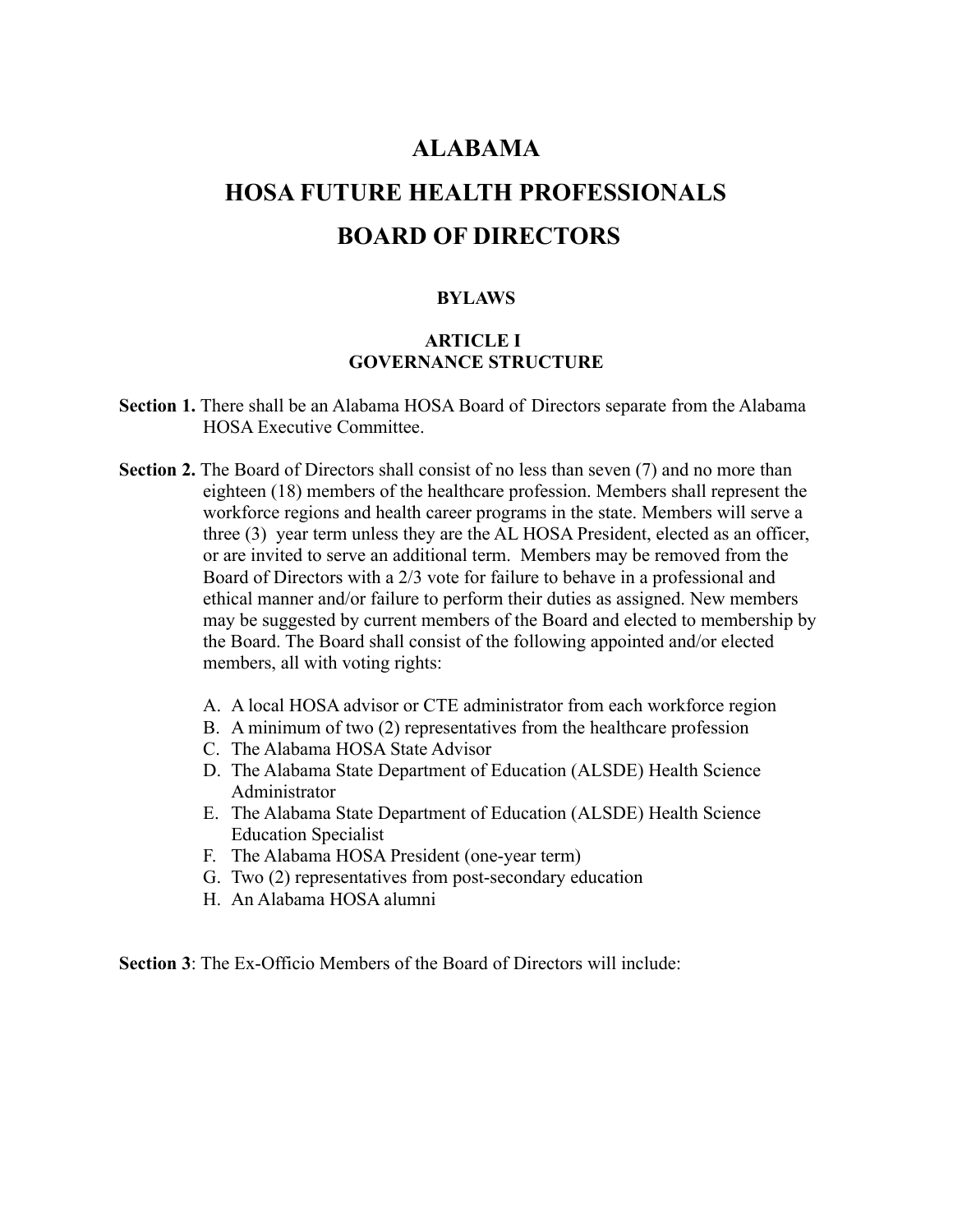- a) The Alabama HOSA State Advisor
- b) The Alabama HOSA President
- c) The Alabama State Department of Education (ALSDE) Health Science Education Specialist
- d) The Alabama State Department of Education (ALSDE) Health Science Administrator
- **Section 3.** The Alabama HOSA Board of Directors shall meet at least one time a year. The time and place will be determined by the Alabama HOSA State Advisor and current President of the Board.
	- a) Special meetings of the Board of Directors may be called when requested by five (5) members of the Board but not less than ten (10) days prior to the meeting.
	- b) The President shall preside at meetings of the Board of Directors.
	- c) The Board of Directors may conduct business electronically, as needed.
	- d) Any board member may participate in meetings by means of a virtual application, telephone, and/or electronic conference call if unable to attend the scheduled meeting(s) in person.
	- e) Written notice of the date, time, and place of any meeting must be mailed and/or emailed by a Board officer and/or ALSDE Health Science section.
	- f) Thirty percent (30%) of the membership shall constitute a quorum.
	- g) A quorum for mail, email or voice ballot shall be a majority of the membership.

**Section 4.** The Alabama HOSA Board of Directors shall:

- a) Perform duties as specified in these Bylaws and Policies as may be adopted by the Board and in compliance with the policies of the Alabama State Department of Education.
- b) Recommend to the Board President creation of such committees, standing or special, as may be deemed appropriate to meet the goals of Alabama HOSA.
- c) Ratify chairperson and committee members appointed by the Board President. The Board President shall be an ex-officio member of all committees appointed by the Board.
- d) Amend the Bylaws and take other actions necessary to implement the purposes of Alabama HOSA.
- e) Serve at least a two-year term (except AL HOSA President, Chair, and Chair elect positions) that begins in May and ends in April

**Section 5.** Officers

a) The following officers will serve on the Board of Directors: Immediate Past-Chair, Chair, Chair-Elect, and Secretary and must be current board members.